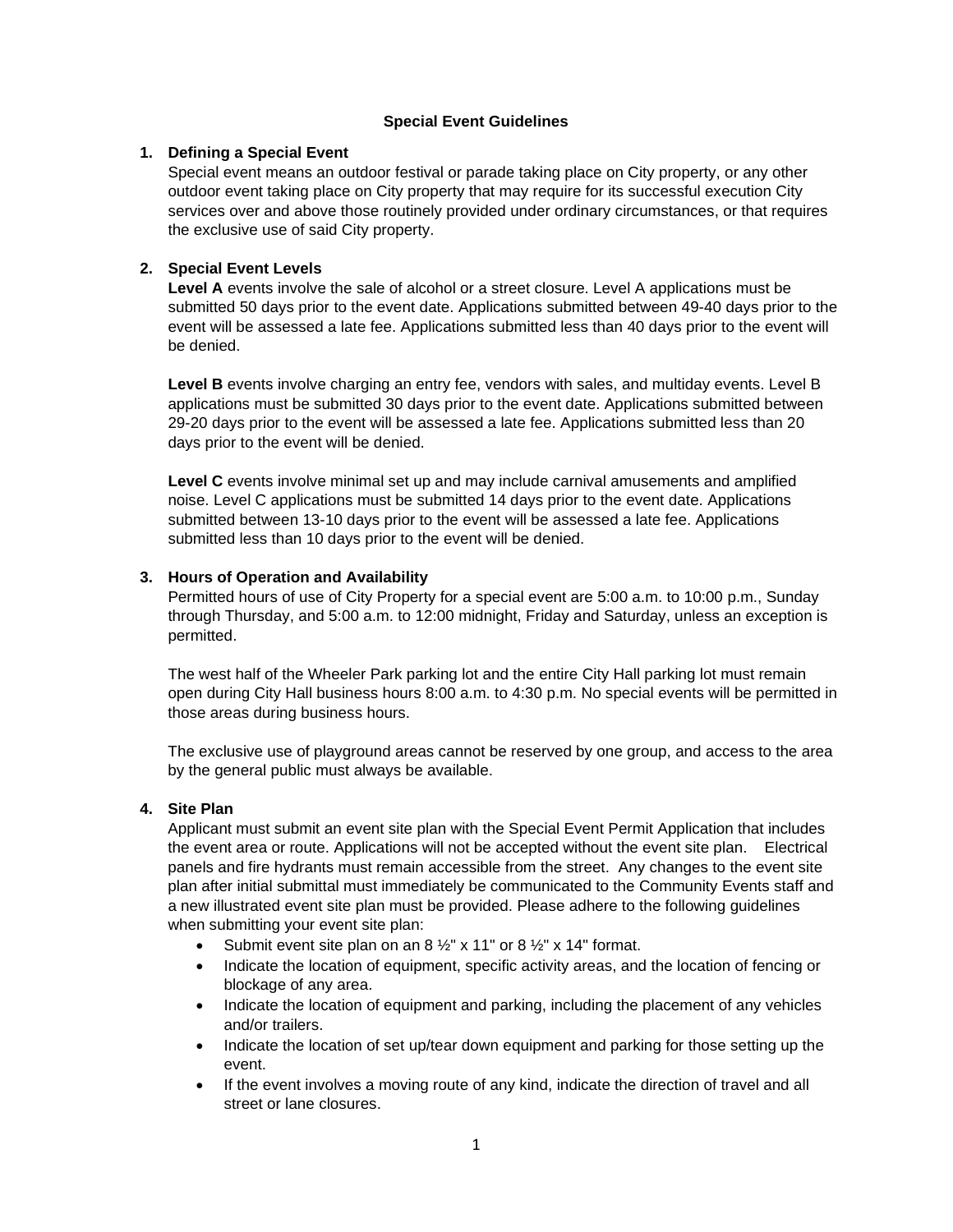- Indicate the location of fencing, barriers and/or barricades. Indicate any removable fencing for emergency access.
- If the event involves the closure of any street, indicate the provision of minimum fifteen feet (15') emergency access lanes throughout the event venue.
- Indicate the location of first aid facilities and ambulance staging area.
- Indicate the location of all stages, amplified stage equipment, generators and/or sources of electricity, platforms, canopies, tents, portable toilets, booths, beer gardens, cooking areas, trash containers and dumpsters, carnival/amusement rides, merchandise vendors, controlled access/admission areas, and other temporary structures or activities.
- Indicate the direction that speakers will be pointing.
- For events that are fenced and/or locations within tents and tent structures, indicate paths of ingress and egress.
- Flags may not be displayed on City flag poles unless approved under the City Council Flag Policy.
- Flags may fly on applicant owned flagpole structure if approved on site plan. Flags on applicant owned flagpole structures must not be flown higher than 10ft off the ground.

Recreation Services has the right to adjust event site plans in order to protect the wellbeing of the public, protect resources, and accommodate facility/park needs.

# **5. Insurance Requirements**

- For events and series of events occurring on City-owned property, the Applicant/Event Organizer must provide a Certificate of Insurance for commercial general liability, auto liability (if applicable), and liquor liability (if applicable) naming the City of Flagstaff as additionally insured.
- The Certificate of Insurance naming the "City of Flagstaff" as additional insured MUST be accompanied by a broad form additional insured endorsement that is acceptable to the City of Flagstaff.
- Insurance coverage must be maintained for the duration of the event including setup and take-down dates.
- The certificate must indicate the dates, times and location of the event. The person/organization listed on the certificate must be the Applicant/Event Organizer.
- For event series or organizations with multiple events throughout the year, the Event Organizer may use the following verbiage: "City of Flagstaff is listed as additional insured for any and all events held on City Property."
- Certificate of Insurance and Endorsement shall be addressed to the attention of the City of Flagstaff Recreation Services and submit with the Special Event Permit Application.
- Finalized certificates of insurance and endorsements must be submitted at minimum 30 days prior to the event date.
- Minimum limits are as follows:
	- \$1,000,000 per occurrence
	- \$ 1,000,000 aggregate
	- \$ 1,000,000 automobile liability (or non-owned automobile liability) (if applicable)
	- \$1,000,000 liquor liability insurance (if applicable)
- Workers' Compensation statutory coverage with basic employers' liability limits (if applicable)
	- \$100,000 per occurrence for bodily injury
	- \$100,000 per employee for bodily injury by disease
- \$500,000 aggregate for bodily injury by disease
- Additional limits may be required after review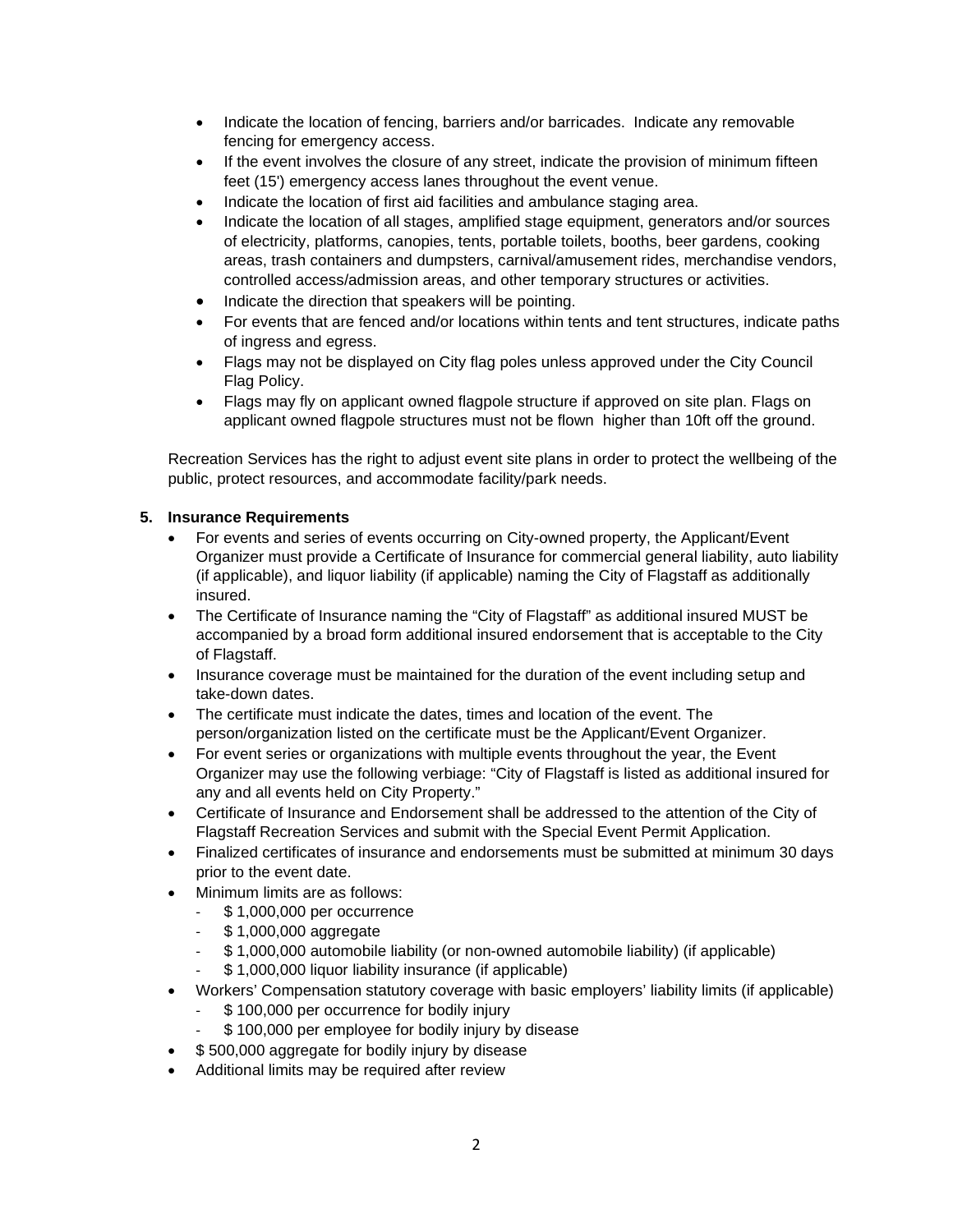- Providing the above-listed insurance does not in any way reduce or eliminate any responsibility assumed under the indemnify agreement, described in the Special Event Permit Application as Affidavit of Applicant/Event Organizer.
- The following applies to Amusement Rides:
	- The State of Arizona through statute ARS 44-1799.61 1799.64 requires an amusement ride operator have \$2million CSL liability limits (or split limits \$1mil BI & \$500,000 PD).
	- This statute requires the operator to provide documentation of insurance, inspection and permit to each sponsor, lessor or property owner of the property where the amusement ride is operated.
- Contact City of Flagstaff Risk Management at (928) 213-2082 for more information.

# **6. Accessibility**

- All temporary venues, related structures, and outdoor sites for special events shall be accessible to persons with disabilities.
- If a portion of the area cannot be made accessible, an alternate area shall be provided with the same activities that are in the inaccessible area. It cannot, however, be offered only to patrons with disabilities.
- Disability access may include parking, restrooms, clear paths of travel, transportation, signage, accessible vendors and booths.

# **7. Trash and Recycling**

- Additional trash and recycling services are required for any event estimating attendance of 100 or more people.
- Event producer is responsible for removal of all trash generated by the event. If City staff finds the receptacles full or overflowing (additional waste found within the park) after the takedown time stated on the permit, event producer may be billed an additional service charge to be determined according to time spent cleaning the waste.
- Please contact Solid Waste at (928) 213-2110 for assistance in determining trash and recycling needs.

# **8. Portable Restrooms**

- Portable restrooms are required for any event estimating an attendance of 100 or more people. If no permanent restrooms are on-site and the event expects less than 100 attendees, portable restroom requirements may still be required on a case-by-case basis.
- For multiple day events, restrooms must be cleaned at the end of each day or prior to the next event day in order to maintain health and sanitation standards.
- The American with Disability Act requires that 5% of all portable toilet units ordered be wheelchair accessible, or a minimum of one per order, whichever is greater.
- The City will charge the event producer for associated costs when City of Flagstaff provided restrooms are not cleaned and restocked following use.
- If a City site includes permanent restrooms, it is the responsibility of the event producer to clean and restock the restrooms during the event. Additional portable restrooms may be required.
- Portable restrooms may not be placed on sidewalks or grass areas.

# **9. Transaction Privilege Tax License Requirements**

Event producer must submit a list of all participating vendors to City of Flagstaff Customer Service Department prior to the event. List must include vendor's business name(s), owner(s)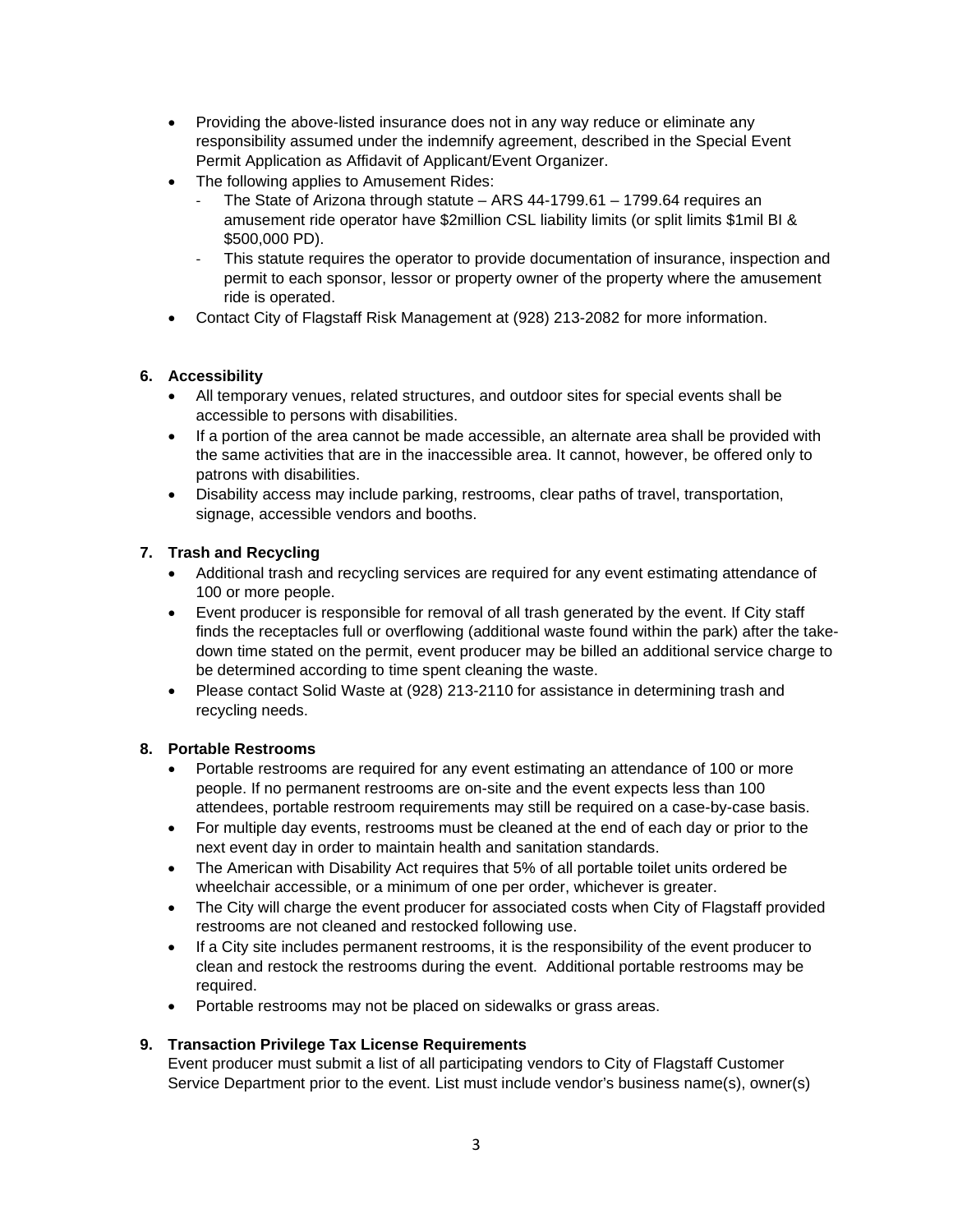names, physical location of business, contact telephone number(s), and vendor's Transaction Sales Tax License number. Services to register, file, and pay are available online at AZTaxes.gov

# **10. Alcohol**

- Special Event Liquor License applications are available at the City Clerk's Office located in City Hall 211 W. Aspen Ave or contact (928) 213-2076 for additional information. After completing the application, the event producer must deliver or send the application the Police Department for review no later than seventy-five (75) days prior to the event.
- A street closure will not be approved if the sole purpose of the closure is to allow or provide an expanded area for the sale of alcohol.

## **11. Street Closures, Parades, Walks, and Races**

- Detailed illustration of event routes must be included in event site plan. Proposed street closures must include a traffic control plan from a licensed barricade company.
- Throwing any items from parade floats is strictly prohibited.
- When an event route extends beyond City limits/jurisdiction, written approval for property use is required from the associated agency (AZ State highways, railroad, National Forest Service, etc.)
- The event producer is responsible for cleaning the parade, motorcade, walk, or race route. Scheduling street sweepers may be required. Removing trash from spectator areas (i.e. sidewalks) is also the responsibility of the event producer.

## **12. Traffic Control**

If applicable, the event producer must submit, with the Special Event Permit Application, a Traffic Control Plan indicating vehicle/pedestrian traffic control, detour routes, directional signs, barricades, and street closures.

- The Traffic Control Plan must be developed by a licensed and bonded barricade company. Once approved, the Traffic Control Plan must be executed by a certified technician from the barricade company.
- Include/indicate the proposed parade/race route, if applicable.
- Traffic Control Plans must be dated and approved for the current year.
- Traffic Control Plans must comply with the current Manual on Uniform Traffic Control Devices.
- The event producer is responsible for providing all required barricades and traffic control signs.
- Traffic Control Plans must be finalized and approved by a City of Flagstaff Traffic Engineer.

Applications will not be processed without a current Traffic Control Plan as described above.

### **13. Community Outreach**

It is recommended that Level A and B events conduct community outreach in the neighborhood surrounding the event location prior to the event.

### **14. Cancellation and Refund Policy**

- Written cancellation notice must be submitted to the Office of Community Events five (5) business days in advance of event for a full credit of deposits and fees.
- Application fees are non-refundable.
- Event producer may decide up to twenty-four (24) hours prior to use to request a postponement of the event due to weather and reschedule for another available date during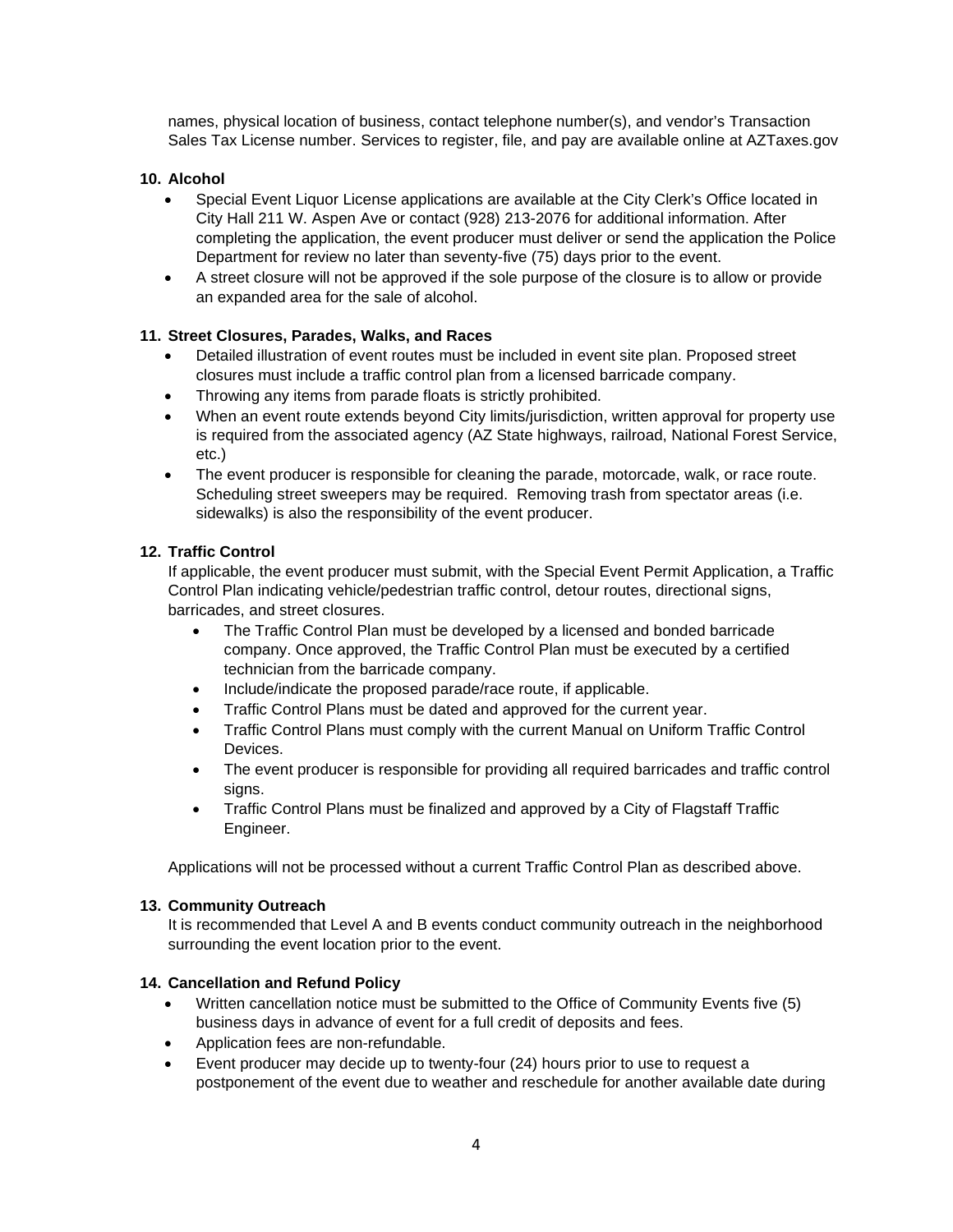the same season at no additional charge. Recreation Services is not obligated to provide an acceptable date to the event producer postponing their event.

## **15. Failure to Comply**

Failure to comply with guidelines and conditions may result in termination or cancelation of event, eviction from premises, and loss of future rental privileges.

# **16. City Contacts for Special Events**

| <b>Building Safety Electrical Permits/Generators</b> | (928) 213-2628                   |
|------------------------------------------------------|----------------------------------|
| City Clerk (Liquor License)                          | (928) 213-2076                   |
| Community Development (Private Property)             | (928) 213-2606                   |
| <b>Convention &amp; Visitors Bureau</b>              | (928) 213-2919                   |
| Environmental Services (Trash/Recycling)             | (928) 213-2110                   |
| Fire Department                                      | (928) 213-2500                   |
| <b>Recreation Administration</b>                     | (928) 213-2316                   |
| Events and Marketing Coordinator                     | (928) 213-2311 or (928) 213-2312 |
| Parks Maintenance                                    | (928) 213-2161                   |
|                                                      | (928) 774-1414                   |
| <b>Police Department</b>                             |                                  |
| Risk Management (Insurance)                          | 928) 213-2082                    |
| Tax & Licensing (Sales Tax Permit/License)           | (928) 213-2250                   |
| <b>Traffic Engineering (Street Closures)</b>         | (928) 213-2606                   |
| Utilities/Water Needs (Customer Service)             | (928) 213-2400                   |
| Utilities After-Hours Emergencies                    | (928) 774-0262                   |
| 17. Community Contacts for Special Events            |                                  |
| Coconino County Parks and Recreation/Fort Tuthill    | (928) 679-8000                   |
| Coconino County Environmental Health Department      | (928) 679-8750                   |
| <b>Mountain Line Transit</b>                         | (928) 779-6624                   |
|                                                      |                                  |
| <b>Blue Stake</b>                                    | 800) 782-5348                    |
| Arizona Department of Transportation                 | 928) 774-1491                    |

### **18. Recreation Services Approved User Fees**

| <b>Special Events/Reserved Areas in Parks</b>                                  |        |  |
|--------------------------------------------------------------------------------|--------|--|
| <b>Special Event Application Fee</b>                                           |        |  |
| "A" Events                                                                     | 41.75  |  |
| "B" Events                                                                     | 31.25  |  |
| "C" Events                                                                     | 21.00  |  |
| <b>Late Fee</b>                                                                |        |  |
| "A" Events                                                                     | 100.00 |  |
| "B" Events                                                                     | 75.00  |  |
| "C" Events                                                                     | 52.00  |  |
| <b>Refundable deposits</b>                                                     |        |  |
| A & B Events                                                                   | 350.00 |  |
| C Events                                                                       | 100.00 |  |
| <b>Most Sites (excludes Wheeler, Heritage Square, Parking, Street Closure,</b> |        |  |
| <b>Ramada Rental)</b>                                                          |        |  |
| Half Day (7 Hours or Less)                                                     |        |  |
| Individuals/Private Gatherings on City Property                                | 21.00  |  |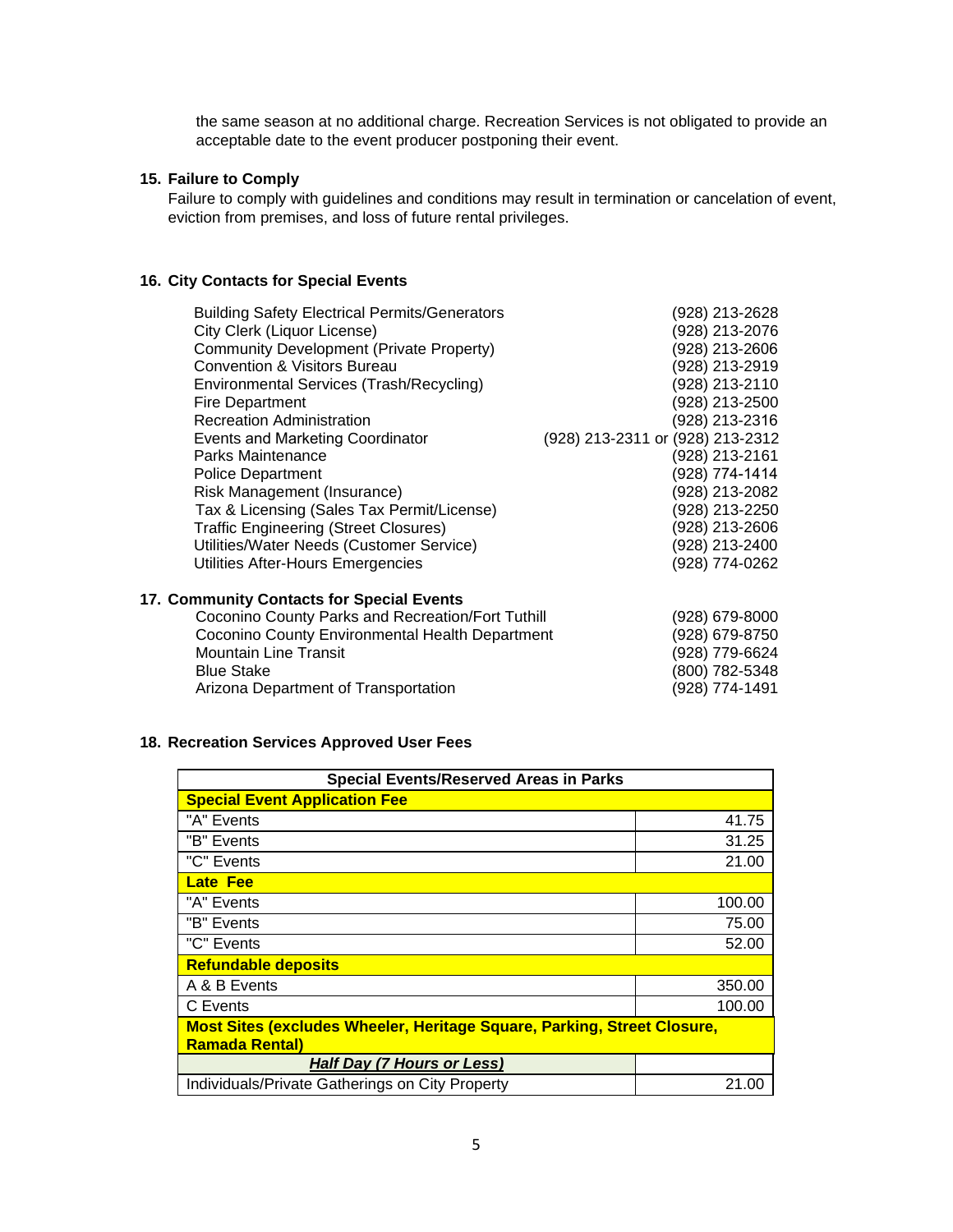| Non-Profit Community Organizations/Public Gatherings on City<br>Property             | 41.75  |
|--------------------------------------------------------------------------------------|--------|
| Commercial, For-Profit, or Out of Community Organizations on<br><b>City Property</b> | 83.25  |
| <b>Full Day (More than 7 Hours)</b>                                                  |        |
| Individuals/Private Gatherings on City Property                                      | 33.50  |
| Non-Profit Community Organizations/Public Gatherings on City                         | 66.75  |
| Property                                                                             |        |
| Commercial, For-Profit, or Out of Community Organizations on<br><b>City Property</b> | 135.25 |
| <b>Heritage Square &amp; Wheeler Park</b>                                            |        |
| <b>Half Day (7 Hours or Less)</b>                                                    |        |
| Individuals/Private Gatherings on City Property                                      | 47.00  |
| Non-Profit Community Organizations/Public Gatherings on City<br>Property             | 47.00  |
| Commercial, For-Profit, or Out of Community Organizations on<br><b>City Property</b> | 93.75  |
| <b>Full Day (More than 7 hours)</b>                                                  |        |
| Individuals/Private Gatherings on City Property                                      | 73.00  |
| Non-Profit Community Organizations/Public Gatherings on City                         | 73.00  |
| Property                                                                             |        |
| Commercial, For-Profit, or Out of Community Organizations on<br><b>City Property</b> | 145.75 |
| <b>Event Series - each</b>                                                           |        |
| <b>Half Day Non-Profit (7 Hours or Less)</b>                                         |        |
| 3-6 events                                                                           | 18.75  |
| 7-12 events                                                                          | 15.75  |
| 13-24                                                                                | 12.50  |
| $25+$                                                                                | 9.50   |
| <b>Full Day Non-Profit (More than 7 Hours)</b>                                       |        |
| 3-6 events                                                                           | 25.25  |
| 7-12 events                                                                          | 21.00  |
| 13-24                                                                                | 17.00  |
| $25+$                                                                                | 12.75  |
| <b>Half Day Commercial(7 Hours or Less)</b>                                          |        |
| $3-6$ events                                                                         | 28.50  |
| 7-12 events                                                                          | 23.75  |
| 13-24                                                                                | 19.00  |
| $25+$                                                                                | 14.25  |
| <b>Full Day Commercial (More than 7 Hours)</b>                                       |        |
| 3-6 events                                                                           | 39.75  |
| 7-12 events                                                                          | 33.25  |
| 13-24                                                                                | 26.50  |
| $25+$                                                                                | 20.00  |
| <b>Parking Lot Closure for Events (excludes Wheeler and City Hall lots)</b>          |        |
| <b>Half Day (7 Hours or Less)</b>                                                    |        |
| Individuals/Private Gatherings on City Property                                      | 23.00  |
| Non-Profit Community Organizations/Public Gatherings on City                         | 23.00  |
| Property                                                                             |        |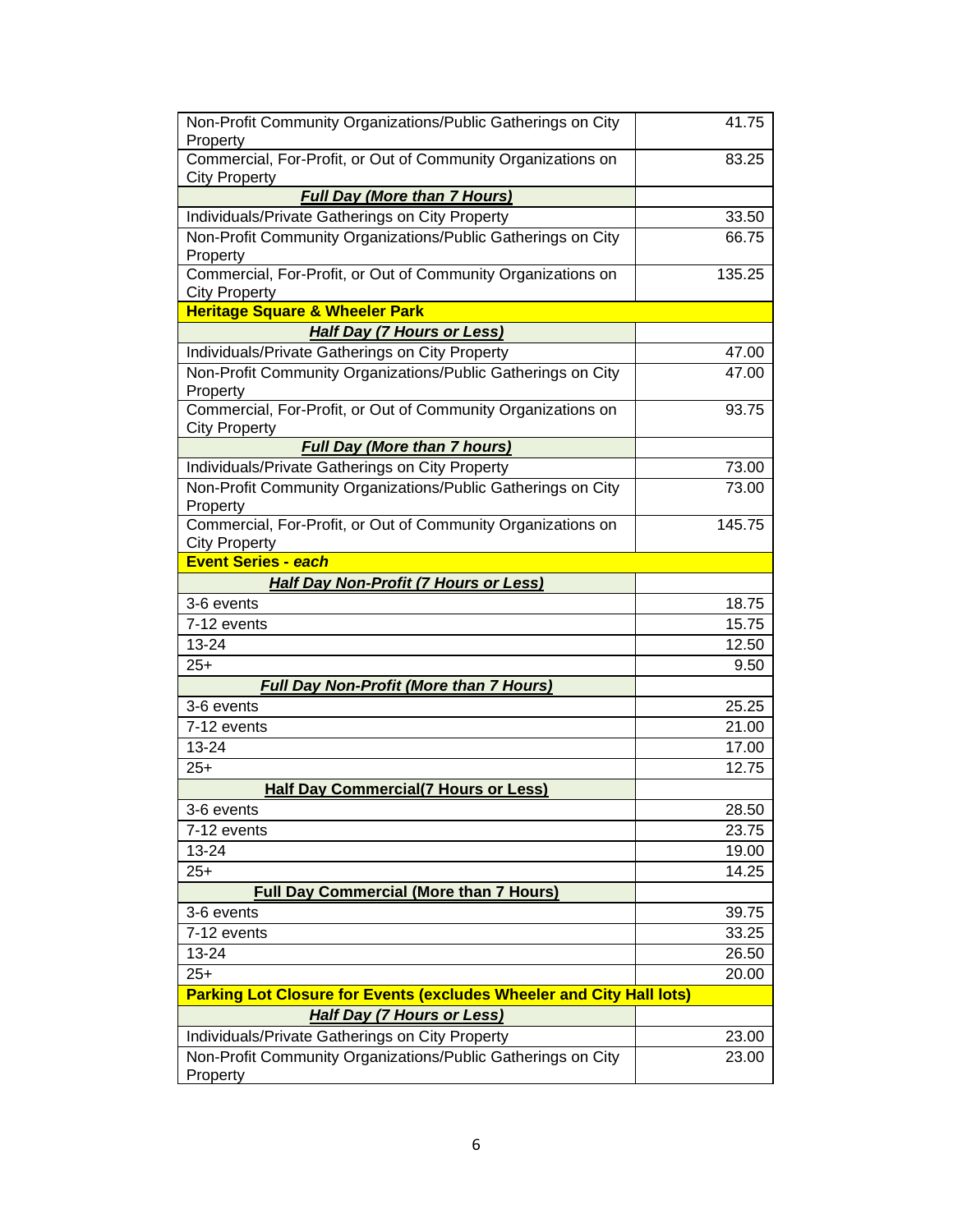| Commercial, For-Profit, or Out of Community Organizations on<br><b>City Property</b> | 46.00         |
|--------------------------------------------------------------------------------------|---------------|
| <b>Full Day (More than 7 Hours)</b>                                                  |               |
| Individuals/Private Gatherings on City Property                                      | 36.50         |
| Non-Profit Community Organizations/Public Gatherings on City<br>Property             | 36.50         |
| Commercial, For-Profit, or Out of Community Organizations on<br><b>City Property</b> | 73.00         |
| <b>Wheeler Park &amp; City Hall Parking Lot Closure for Event</b>                    |               |
| <b>Half Day (7 Hours or Less)</b>                                                    |               |
| Individuals/Private Gatherings on City Property                                      | 45.00         |
| Non-profit/Community Organization on City Property                                   | 31.25         |
| Commercial, For-Profit, or Out of Community Organizations on<br><b>City Property</b> | 62.50         |
| <b>Full Day (More than 7 Hours)</b>                                                  |               |
| Individuals/Private Gatherings on City Property                                      | 52.00         |
| Non-Profit Community Organizations/Public Gatherings on City                         | 52.00         |
| Property                                                                             |               |
| Commercial, For-Profit, or Out of Community Organizations on<br><b>City Property</b> | 104.00        |
| <b>Street Closure/Parade (Per Street Block)</b>                                      |               |
| Staging Area                                                                         | 25.00         |
| Overnight (10pm - 8am) flat fee                                                      | 21.00         |
| <b>Half Day (7 Hours or Less)</b>                                                    |               |
| Non-Profit                                                                           | 10.00         |
| Commercial, For-Profit, or Out of community Organization                             | 20.00         |
| <b>Full Day (More than 7 hours)</b>                                                  |               |
| Non-Profit                                                                           | 15.00         |
| Commercial, For-Profit, or Out of community Organization                             | 30.00         |
| <b>Wheeler Park &amp; Heritage Square Electrical Use</b>                             |               |
| <b>Half Day(7 Hours or Less)</b>                                                     |               |
| "A", "B" Events                                                                      | 25.00         |
| "C" Events                                                                           | 13.00         |
| <b>Full Day (More than 7 Hours)</b>                                                  |               |
| "A", "B" Events                                                                      | 41.75         |
| "C" Events                                                                           | 21.00         |
| <b>Event Series - each Electrical Use</b>                                            |               |
| <b>Half Day (7 Hours or Less)</b>                                                    |               |
| "A", "B" Events                                                                      | 9.00          |
| <b>Full Day (More than 7 Hours)</b>                                                  |               |
| "A", "B" Events                                                                      | 18.00         |
| <b>Event Equipment Rental</b>                                                        |               |
| Banner poles (pair), for 3 days                                                      | 5.00 per pair |
| Mat, per weekend                                                                     | 5.00          |
| Downtown Banner Program - price per banner                                           |               |
| <b>North Downtown</b>                                                                |               |
| <b>C Pricing (Outlying Areas)</b>                                                    |               |
| 1-3 month display                                                                    | 21.00         |
| 4-6 month display                                                                    | 31.25         |
| 7-9 month display                                                                    | 41.75         |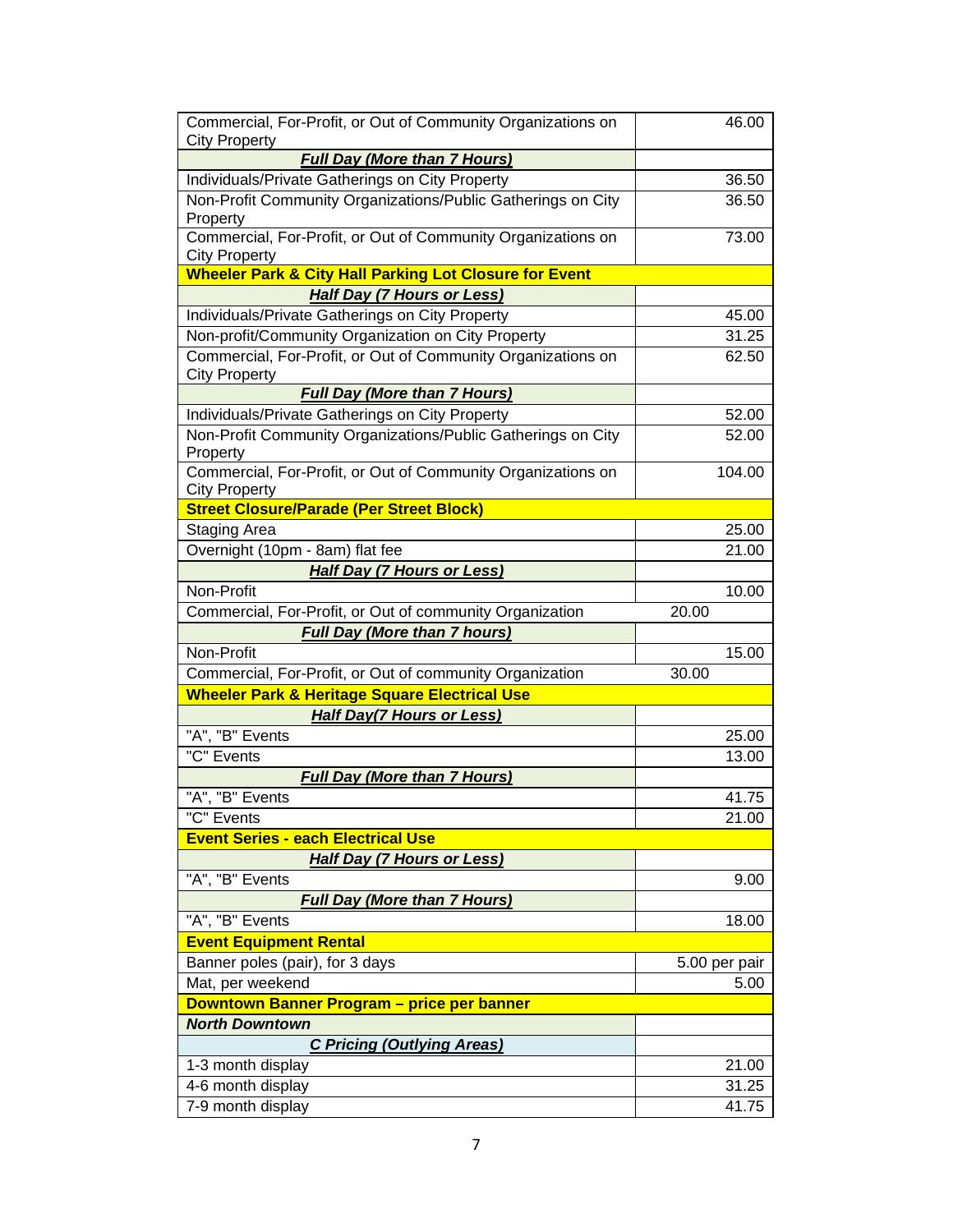| 10-12 month display                                              | 52.00     |
|------------------------------------------------------------------|-----------|
| <b>B Pricing (Mid-Range)</b>                                     |           |
| 1-3 month display                                                | 25.00     |
| 4-6 month display                                                | 38.00     |
| 7-9 month display                                                | 50.00     |
| 10-12 month display                                              | 63.00     |
| <b>A Pricing (Premium)</b>                                       |           |
| 1-3 month display                                                | 32.00     |
| 4-6 month display                                                | 48.00     |
| 7-9 month display                                                | 63.00     |
| 10-12 month display                                              | 79.00     |
| <b>South Downtown</b>                                            |           |
| 4-6 month display                                                | 32.00     |
| 7-9 month display                                                | 48.00     |
| 10-12 month display                                              | 79.00     |
| Basketball, Handball, Horseshoe, Volleyball - per court per hour |           |
| Individuals                                                      | 2.75      |
| Youth Non-Profit Community Organizations                         | 1.50      |
| <b>Adult Non-Profit Community Organizations</b>                  | 2.75      |
| Commercial, For-Profit, or Out of Community Organizations        | 5.25      |
| Holiday Rental - Add 25% on fee                                  | no change |
| Tennis Courts - per hour/ per court                              |           |
| Individuals                                                      | 5.25      |
| Youth Non-Profit Community Organizations                         | 2.00      |
| <b>Adult Non-Profit Community Organizations</b>                  | 5.25      |
| Commercial, For-Profit, or Out of Community Organizations        | 10.50     |
| Holiday Rental - Add 25% on fee                                  | no change |
| Baseball, Softball - per field per hour                          |           |
| Individuals                                                      | 5.25      |
| Youth Non-Profit Community Organizations                         | 5.25      |
| <b>Adult Non-Profit Community Organizations</b>                  | 5.25      |
| Commercial, For-Profit, or Out of Community Organizations        | 10.50     |
| Holiday Rental - Add 25% on fee                                  |           |
| Soccer - per field per hour                                      |           |
| Individuals                                                      | 5.25      |
| Youth Non-Profit Community Organizations                         | 5.25      |
| Adult Non-Profit Community Organizations                         | 5.25      |
| Commercial, For-Profit, or Out of Community Organizations        | 10.50     |
| Holiday Rental - Add 25% on fee                                  | no change |
| <b>Field and Court Lights</b>                                    |           |
| Sport Courts - per court, per hour                               | 10.50     |
| Sport Fields - per field, per hour                               | 31.25     |
| Sport Fields - Youth Non-Profit Community Organizations - per    | 10.50     |
| field, per hour                                                  |           |
| Ramadas - per hour charge                                        |           |
| Level A (Bushmaster South, Foxglenn 1, Thorpe)                   | 10.50     |
| Level B (Bushmaster North, Foxglenn 2 & 3, Ponderosa)            | 8.00      |